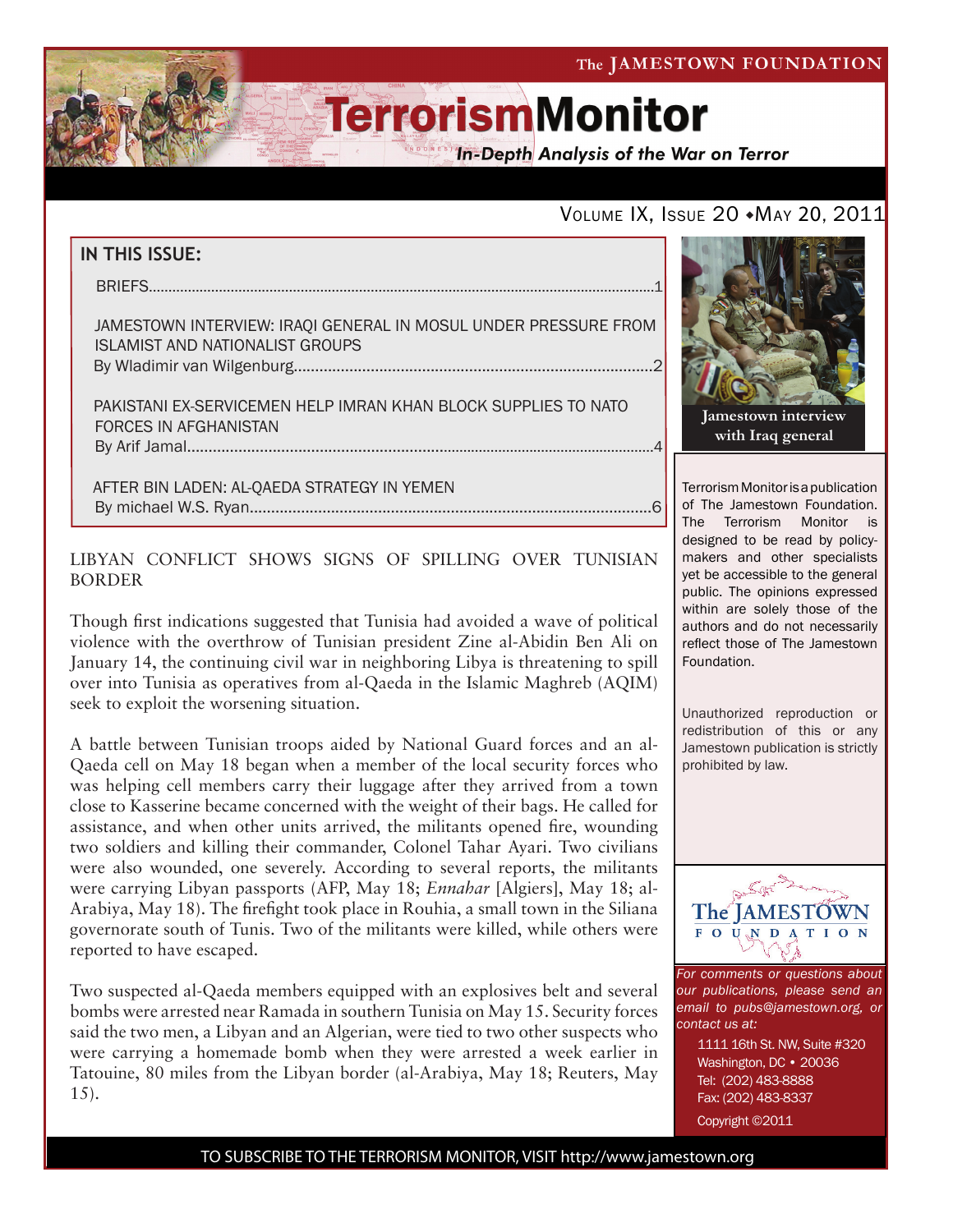Tunisian authorities have made a show of tightening security at the border, but continue to allow Libyan rebels to resupply in Tunisia and seek medical attention there for their wounded. However, this has not prevented Tunisia from threatening to report Libya to the UN Security Council for shelling the border region, saying that it viewed this as "belligerent behavior from the Libyan side, which had pledged more than once to prevent its forces from firing in the direction of Tunisia" (al-Jazeera, May 18; *al-Masry al-Youm* [Cairo], May 16).

#### AL-SHABAAB PROMISES "OUNCE FOR OUNCE" BLOOD RETRIBUTION FOR UGANDAN MILITARY ROLE IN SOMALIA

Somalia's radical Islamist al-Shabaab movement has promised retaliation against Ugandan civilians and Ugandan troops belonging to the African Union Mission in Somalia (AMISOM). Uganda's president, Yoweri Museveni, has led the African Union's military effort to preserve Somalia's ineffective and endangered Transitional Federal Government (TFG).

In a May 14 statement issued by al-Shabaab's press office and carried on jihadi websites, the movement declared the Ugandan people's re-election of Museveni and his party for a fourth term makes the people of Uganda "unanimously complicit in the crimes of their soldiers" in Somalia and was a confirmation of their "commitment to the invasion and oppression of the innocent civilians of Somalia" (Ansar1.info, May 14).

Al-Shabaab first issued threats of retaliation against Uganda for its contribution of troops to AMISOM in 2008 (see *Terrorism Monitor*, September 24, 2008). In July 2010, al-Shabaab terrorists succeeded in carrying out two bombings in Kampala that killed 74 civilians gathered to watch the World Cup of soccer final (see Terrorism Monitor Brief, July 16, 2010).

The new al-Shabaab statement described the troops of the Uganda People's Defense Force (UPDF) as "paid mercenaries fighting an endless battle on behalf of the West" for a meager salary that can barely support them. Accusing the UPDF of shelling heavily populated residential areas, markets and even hospitals, al-Shabaab promised the Ugandan people would have to repay "ounce for ounce" the blood shed by AMISOM attacks on civilians.

## TerrorismMonitor Volume IX + Issue 20 + May 20, 2011

Included in the statement was a reproduction of an identity card issued to a dead Ugandan corporal whose body is being held by the movement. Al-Shabaab fighters continue to defile the bodies of Ugandan and Burundian AMISOM soldiers killed in action by dragging them through the streets. In one such incident last week, the body was believed to belong to one of two Ugandan officers killed in a clash with al-Shabaab – Abdufita Mohammed, the commander of AMISOM forces in the Bakara market area of Mogadishu, and his intelligence officer, Abdiwahab Sheikh Dole (*Daily Monitor* [Kampala], May 16).

Ugandan security forces may have already succeeded in interdicting a new al-Shabaab terrorist effort in Uganda by arresting four young Somali men who had entered the country illegally by crossing through the bush to avoid border control points. Only one of the men possessed a passport, with the other three claiming to have lost theirs (*Daily Monitor*, May 16; Reuters, May 16).

Brigadier James Mugira, the Ugandan military intelligence chief, stated after the death of Osama bin Laden that Uganda continues to face other terrorist threats from the Lord's Resistance Army (LRA) and the Allied Democratic Front (ADF) led by Jamil Mukulu, a former associate of Bin Laden during his time in Sudan in the 1990s (*Daily Monitor*, May 3; for the ADF, see *Terrorism Monitor*, December 20, 2007).

## **Jamestown Interview: Iraqi General in Mosul Under Pressure From Islamist and Nationalist Groups**

*By Wladimir van Wilgenburg*

The commander of the Mosul-based Second<br>
Division of the Iraqi Army, Major General Nasser<br>
al-Ghannam, claims he has improved security in Division of the Iraqi Army, Major General Nasser the former insurgent hotbed of Mosul and does not need any further support from the United States Army. The general, however, has serious opposition of his own in Mosul. His principal opposition comes from the Mosul governor and his Sunni Arab nationalist party, al-Hadba.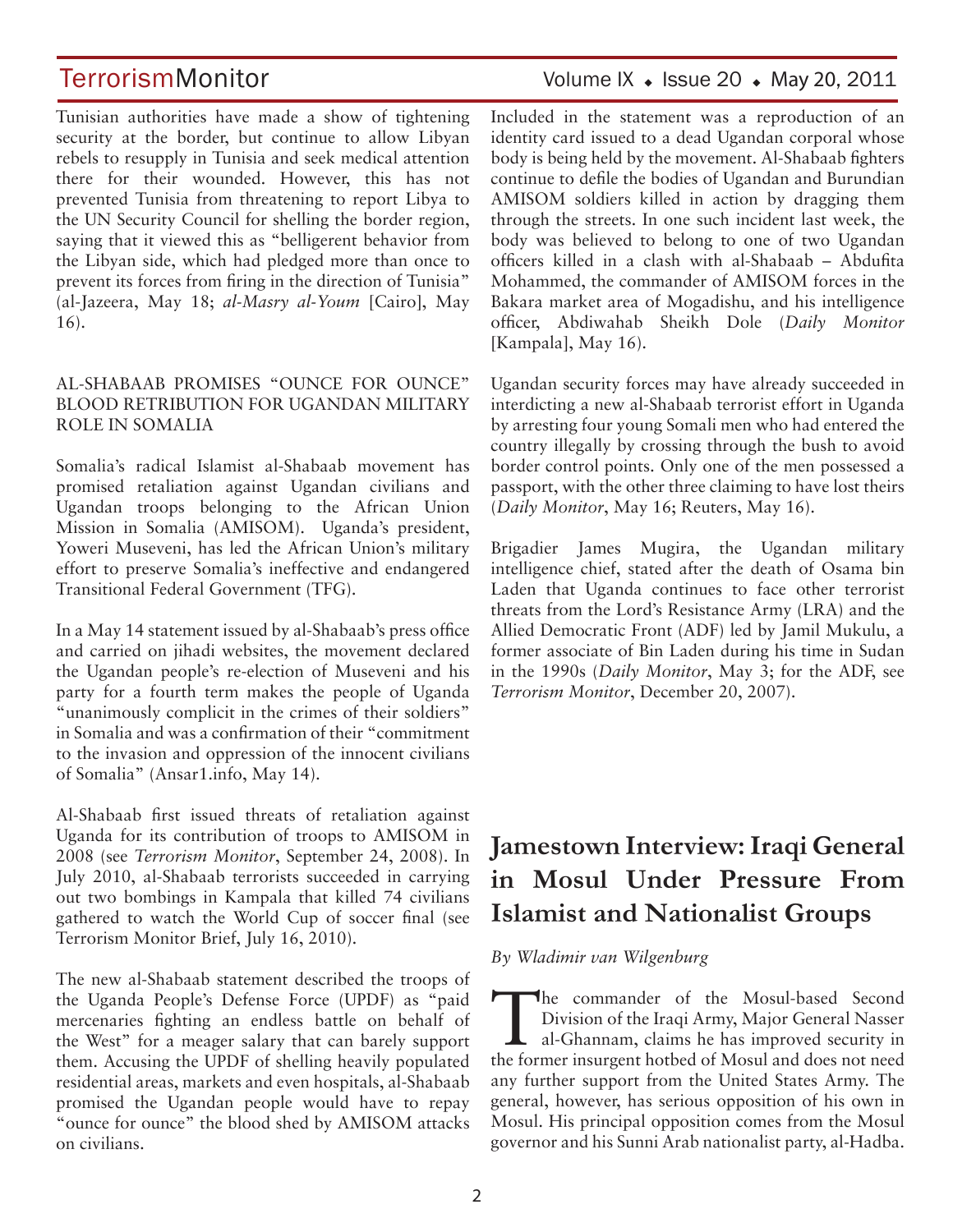The general, a Sunni Muslim from Anbar, told Jamestown: "Since 2010, we conducted many missions and detained hundreds of these [militant] groups. There is good coordination and cooperation with civilians." [1] While Mosul was partially controlled by insurgents in the past, he says those insurgents are now on the run: "Most casualties are from IEDS now; the enemy is afraid now and can't fight face to face" (for the militant groups operating in Niniwa, see: *Terrorism Monitor*  Briefs, May 26, 2009).

General al-Ghannam added that the recent unrest in Syria has also helped to decrease external support for insurgents: "They [Syrian intelligence] are busy with the fight within their own country, not in Iraq." This was confirmed by a Kurdish counterterrorism official in Erbil who also said that Syrian security agencies are occupied with the current unrest in that country. [2] According to the general, 85% of the insurgents currently in Mosul are Iraqi, while only 15% are foreign jihadis.

Statistics seem to confirm that security is improving in Mosul (the capital of Niniwa province), although the province as a whole remains one of Iraq's most dangerous. [3] Violence in Mosul has decreased remarkably over the past two years. In the first quarter of 2008 there were 1,167 recorded attacks using improvised explosive devices (IEDs). In the second quarter of 2010, there were only 78 (*Christian Science Monitor*, July 9, 2010).

Whether this is directly related to the operations of the Iraqi army is unclear. The decrease in violence might also be related to the election victory of Sunni nationalist Al-Hadba in the 2009 provincial elections. According to Dildar Zebari, deputy head of the provincial council, the decrease is related to the end of the Sunni boycott of electoral politics in Mosul, where the majority of the population is Sunni Arab. [4]. "Nobody can claim this improvement as their achievement, it's of the people," Zebari said.

According to Khasro Gorran, Niniwa's Kurdish former deputy governor, it is true that the army has improved security [5]. "I can tell you they are controlling 85% of the city now. The situation is much better from the previous years."

However, Mosul's police still lack professionalism and suffer from infiltration, corruption and even drug addiction. Failure to follow security protocols was said to be behind the killing of police colonel Eid al-Namis in the Namroud area of Mosul on May 3. "It's his Volume IX  $\bullet$  Issue 20  $\bullet$  May 20, 2011

mistake," said general al-Ghannam. "Because he goes to his house every day, the same road," added Brigade Commander Rebwar Younis Abdullah.

The Iraqi army in Mosul has also been praised by others for improving security. A news forum user named Abu-Sa'ad wrote that the Iraqi army succeeded in bringing back security. "He [Ghannam] managed, despite a young age, to achieve miracles and bring life back to the university…," he wrote (alhadbaa.in-goo. com, December 16, 2010). He added that car show rooms were reopened in the industrial districts, which were controlled by insurgent groups in the pasts. "The fear barrier was broken by the citizens, as shown by conferences attended by hundreds of shaykhs in Mosul," he wrote.

Local television broadcast an appeal by General al-Ghannam to the shaykhs of the different Sunni Arab tribes in the region asking them not to support the insurgents, as the insurgents make no distinction between Muslims and non-Muslims in their attacks.

Al-Ghannam said the situation improved greatly after 2010. "The situation was bad in 2007, 2008, 2009. But after 2010 we had a good security plan with the police. All units are under our command. You can see this university is much better with thousands of students coming from Kurdistan, South-Iraq, Christians and Muslims." He even claimed Christians were returning. "The patriarch thanked me in a letter, the churches are open and thousands of people go to these celebrations."

However, the fact that al-Ghannam was appointed by Iraqi Prime Minister Nuri al-Maliki as the Second Division commander has resulted in problems with the local provincial authorities. The provincial governor accused the Iraqi army of torturing demonstrators and shooting civilians. Mosul governor Atheel al-Nujaifi asked for the removal of al-Ghannam, a request the Iraqi prime minster refused (Niqash.org, March 2).

Al-Nujaifi asked the military to end the closing of al-Ahrar square, where demonstrations took place against the U.S. Army presence in Iraq from April 9 to April 26 (Aswataliraq.info, April 27). The Iraqi army claims Ba'athists and insurgents were behind the recent demonstrations (*Dar al-Hayat*, April 27). According to former deputy governor Khasro Gorran, the alleged Ba'athists were trying to use the recent demonstrations against the army.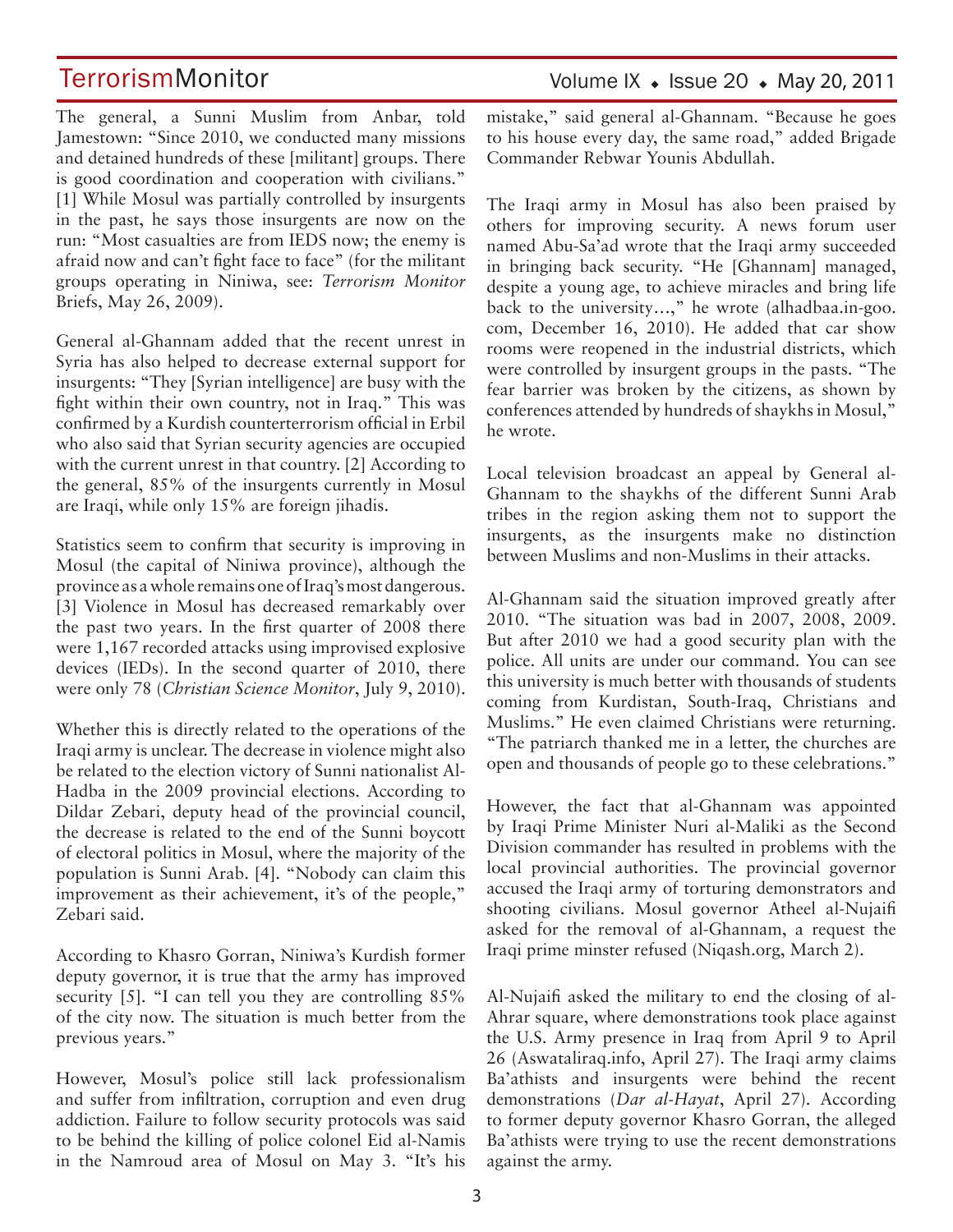Niniwa's governor and his allies see the Iraqi army as a pro-Iranian Shiite dominated occupation army over which the Sunni Arabs have no control. "The governor wants the Iraqi army under his control, but the Iraqi army wants the army controlled by its commanders. That's why the governor is spreading rumors that the army is Iranian, but this is not true," said Colonel Rewbar Younis Abdullah, who heads the Fifth Brigade of the Iraqi Army's Second Division in Mosul.

According to al-Hadba party member Dildar Zebari, the Second Brigade "is a tool in the hands of Maliki" and his State of Law party which "didn't receive any seats during the provincial elections and the parliamentary elections in Mosul."

Despite security improvements and political tensions, Islamist and nationalist insurgents still play a major role in Mosul. The overt presence of insurgent groups has decreased, but these groups have simply gone underground and focused on more criminal activities like kidnapping, extortion and assassinations (Niqash. org, April 6).

*Wladimir van Wilgenburg studied Journalism and New Media at Leiden University and is studying international relations at the University of Utrecht. Van Wilgenburg writes freelance articles on the Middle East and is an editor at the Kurdish newspaper Rudaw, based in Erbil, northern Iraq.* 

Notes:

1. Interview with Nasser Ahmad al-Ghannam, May 3, 2011.

2. Interview with counterterrorism official in Erbil, May 10, 2011.

3. See http://musingsoniraq.blogspot.com/2010/02/ casualties-in-mosul-continue-to-drop-in.html.

4. Interview with Dildar Zebari, deputy chairman of the local provincial council in Mosul and member of the al-Hadba party. Al-Hadba is allied with the Iraqiya list that failed to form the government.

5. Interview with Niniwa's former deputy governor Khasro Gorran and head of the second-largest party in Mosul, the Kurdish Brotherhood list, May 6, 2011.

TerrorismMonitor Volume IX + Issue 20 + May 20, 2011

## **Pakistani Ex-Servicemen Help Imran Khan Block Supplies to NATO Forces in Afghanistan**

#### *By Arif Jamal*

As the date for the drawdown of NATO troops in<br>Afghanistan nears, some Pakistani ex-servicemen<br>and cricket hero turned politician Imran Khan Afghanistan nears, some Pakistani ex-servicemen are working on a two-pronged plan to prevent the movement of logistical supplies for NATO troops in Afghanistan through Pakistan. On the one hand, Pakistan's Inter-Services Intelligence (ISI) is encouraging Imran Khan to lead right-wing and jihadist groups to stage sit-ins so that the supply route to Afghanistan can be blocked whenever desired, while on the other hand it is encouraging the Lashkar-e-Islam (LI) militant group in the Khyber Agency to accelerate jihadist activities there to render it impenetrable for trucks carrying supplies to NATO forces in Afghanistan. [1] Former ISI chief Lieutenant General Hamid Gul is the chief handler of this operation (for Gul, see *Terrorism Monitor*, January 28). Gul held a meeting with some former servicemen and jihadist commanders in Swabi (Khyber-Pukhtoonkhwa province) in mid-April where they decided to increase their efforts to interrupt the supply route. [2]

Small right-wing parties and jihadist groups have been building public opinion and applying pressure on the Pakistani government to have the drone attacks stopped or to limit them to militants opposing the Pakistani Army. Recently, the ISI gave the go-ahead to Hamid Gul to implement the plan to block the main highway used by the truckers who carry supplies to Afghanistan through Khyber-Pukhtoonkhwa province. According to Gul's plan, Imran Khan was to call for a two-day sit-in to block the highway in Peshawar on April 23-24 (For Gul's relations with Khan, see *Asia Times*, April 20). Although the sit-in was launched with a lot of fanfare, it failed to attract large crowds. Only a few small parties, such as the Tehrik-i-Istiqlal of Rehmat Khan Wardag and the Jamiat Ulema-i-Islam, led by Maulana Samiul Haq, publicly announced their support (*Dawn*  [Karachi], April 23). However, some members of the Deobandi jihadist parties, including the Sipah-e-Sahaba Pakistan (SSP), Lashkar-e-Jhangvi (LeJ) and Harakat ul-Jihad al-Islami (HuJI), were at the event. [3] Although the popular Imran Khan had been predicting millions of people at the sit-in, observers put the number at between 3,000 and 4,000.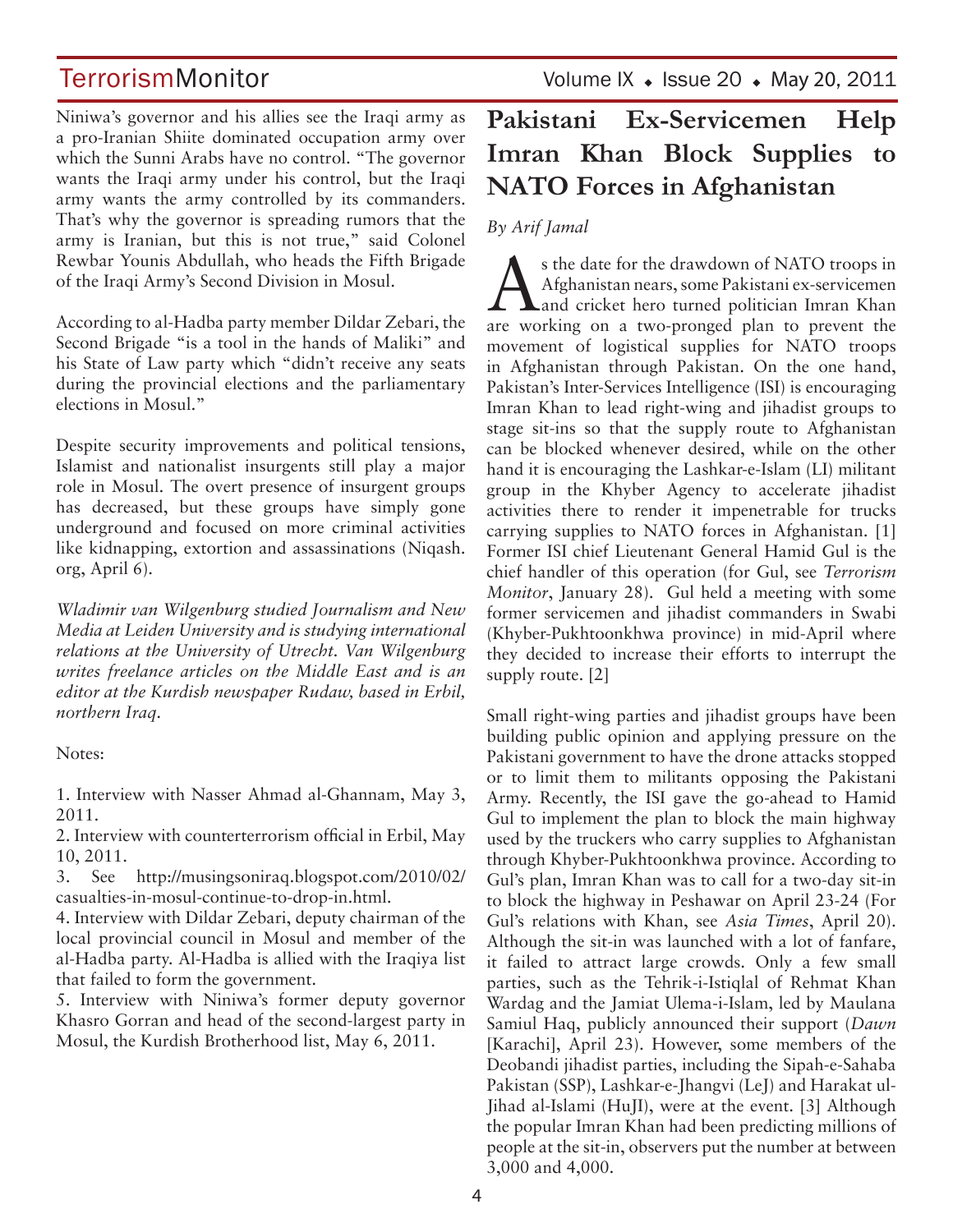Nevertheless, the Pakistan Tehrik-i-Insaf (PTI – Pakistan Movement for Justice), founded by Imran Khan, has announced a second attempt to block NATO supplies with a two-day sit-in on May 21-22 in Karachi. The announcement came in response to a U.S. drone strike that killed 15 people in North Waziristan on May 6 (*Express Tribune*, May 8).

In his address to the April sit-in, Imran Khan vowed to continue staging such events until the United States stopped drone attacks in the Pakistani tribal areas. He asked the government to abandon its policy of hypocrisy and openly oppose the drone attacks. Khan threatened that if the Americans did not stop the drone attacks, his party would march on Islamabad (*Dawn*, April 24; April 25).

In an interview with an Australian daily, Khan demanded that Pakistan reject further American aid:

> The biggest lesson to learn [from the U.S. raid in Abbottabad] is that Pakistan should stand on its own feet, say no to aid and be a sovereign country. Our government policies have been dictated by aid, they have enslaved us by aid… If the government had roots in its own people and was not perceived as an American puppet, then you could control terrorism in Pakistan… As we have been accused as harboring the world's biggest terrorist that means any act of terrorism that takes place anywhere, all fingers will be pointing at Pakistan (*The Age* [Melbourne], May 12).

General Gul's plan to block NATO supplies includes accelerating jihadi violence in the tribal areas, particularly in the Khyber Agency, where violence seems to be spinning out of control recently. The idea is to make it difficult for the truckers to pass through the Khyber Agency. The number of kidnappings and murders in the agency has gone up considerably in recent weeks. Attacks on security forces are also on the rise:

> • On March 6, militants kidnapped four paramilitary personnel and killed one of them. His body was dumped on the roadside with a warning not to remove it for some time so that it would instill fear in the people (*Dawn*, March 7).

> • A suicide bomber struck the funeral of the wife of an anti-militant lashkar member in Adezai (an

### Volume IX  $\bullet$  Issue 20  $\bullet$  May 20, 2011

area between Peshawar and the Khyber Agency), killing 43 people and wounding 53 (*The News*  [Islamabad], March 14; *Daily Times* [Lahore], March 12, *Dawn*, March 10).

- Militants blew up a bridge, a school and a convoy of security forces on March 14 (*Dawn*, March 15).
- Militants destroyed two bridges in the Khyber Agency on March 17 (*Dawn*, March 18).
- An attack on a paramilitary training center in Charsadda (near Peshawar) killed 98 people and wounded over 100 (AFP, May 17; *The News*, May 14).
- Five oil tankers carrying NATO fuel supplies were destroyed by a bomb in Torkham on May 13 (*The News*, May 14; AFP, May 16)

The killing and destruction unleashed by the militants in the Khyber Agency and its environs continues to this day.

The situation took a new turn on March 21 when Lashkar-i-Islam militants kidnapped Maulana Hashim, an Islamic scholar belonging to the Zakhakhel tribe, and killed him a day later (*Dawn*, March 23; see *Terrorism Monitor*, April 28). This infuriated the Zakakhel tribe, which declared war on Lashkar-i-Islam. The advancing Zakhakhel militia attacked the LI and pushed them out of the Zakhakhel-bazaar area, presenting the group with a major setback (*Dawn*, April 3). The bloody fighting between the two armed groups continues as the Zakhakhel militia does not want to stop fighting without getting custody of the killers of Maulana Hashim (The News [Islamabad] April 6). The fighting has displaced hundreds of families in the Khyber Agency (*Daily Times*  [Lahore], April 10). According to credible sources in Khyber Agency, it is the bloodiest episode of violence there in the last few years and has left the Agency unsafe for travel. [4]

In view of the emerging situation in the Khyber Agency and the expectation of further attacks following the assassination of Osama bin Laden, the United States and NATO may not find it easy to receive supplies through the Khyber Agency after they start drawing down their troops in July 2011. This route may not be blocked permanently, but it is not likely to remain open without interruption either. Some commentators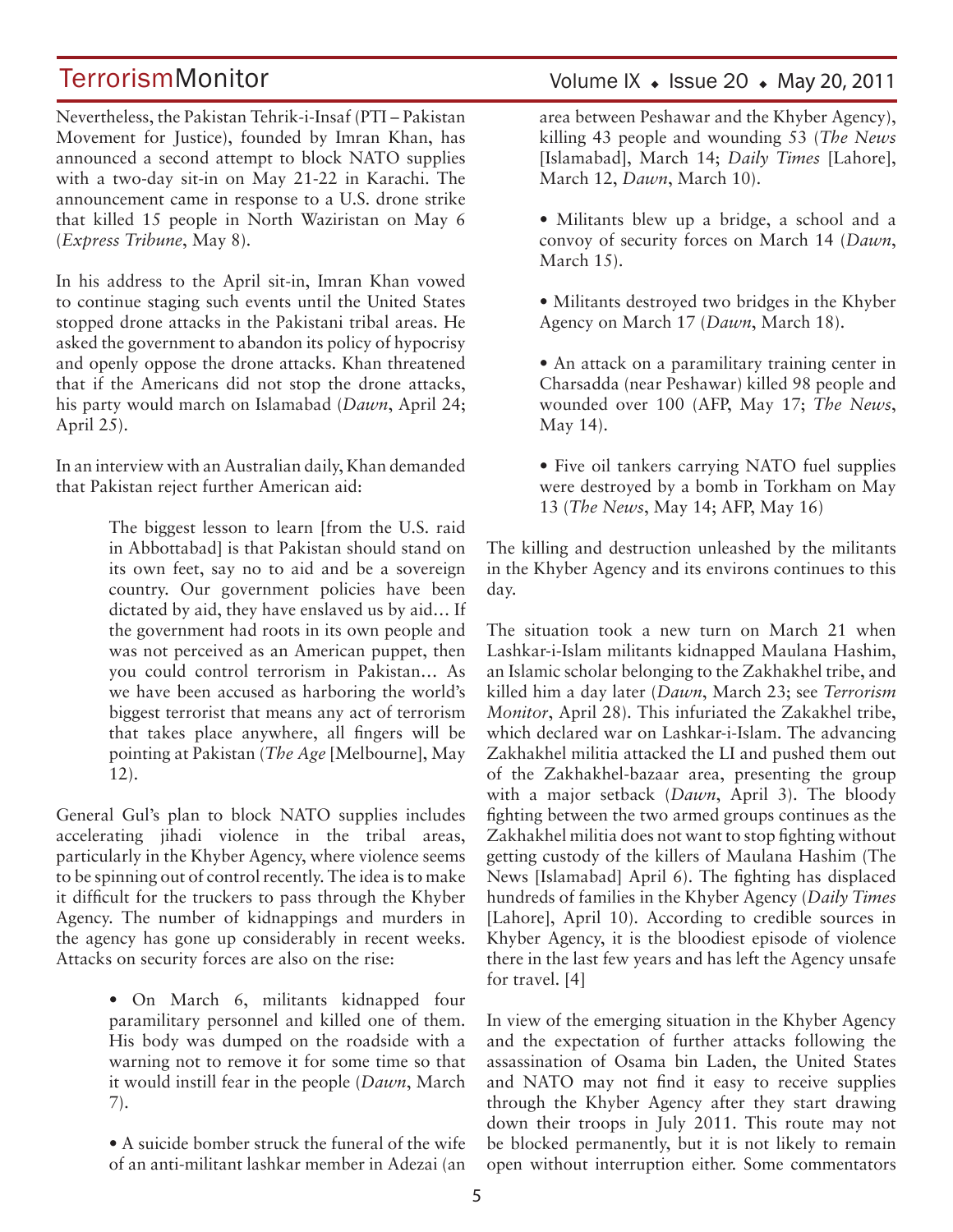TerrorismMonitor Volume IX + Issue 20 + May 20, 2011

and the main Pakistani opposition party, the Pakistan Muslim League-Nawaz, have accused the ISI of trying to make Imran Khan the next prime minister of the country. If the ISI succeeds in their plan to interrupt this vital supply route it may spell disaster for NATO troops in Afghanistan.

*Arif Jamal is an independent security and terrorism expert and author of "Shadow War – The Untold Story of Jihad in Kashmir."*

Notes:

1. See http://afpak.foreignpolicy.com/posts/2011/04/15/ choking off pakistan us relations.

2. Author's interview with a local journalist from Khyber-Pukhtoonkhwa who requested anonymity, April 2011.

3. Author's interview with a journalist who covered the event and requested anonymity, April 2011.

4. Author's interview with a journalist in Khyber Agency who requested anonymity, April 2011.

## **After Bin Laden: Al-Qaeda Strategy in Yemen**

*By Michael W.S. Ryan*

Information seized by American forces in Bin Laden's<br>compound in Abbottabad has sparked questions<br>about Bin Laden's involvement in the planning and<br>numerate strategy hobind al Qooda approximation in places nformation seized by American forces in Bin Laden's compound in Abbottabad has sparked questions current strategy behind al-Qaeda operations in places like Yemen. We have known for some time that Bin Laden has had a strategic relationship with Yemen, but we did not know to what extent his personal involvement continued in recent years (see *Terrorism Focus*, February 2, 2008). Some have speculated that Bin Laden's death should not only demoralize al-Qaeda but should also remove a major source of authoritative planning and decision- making. The obvious immediate task for American authorities is to glean whatever information may help deter or disrupt planned terrorist operations. A longer-term goal must be to understand the extent to which al-Qaeda affiliates continue to follow a common strategy and doctrine even in the absence of the iconic Bin Laden. Al-Qaeda's media output continues to be a

good indicator of at least the intentions of the affiliates. In the case of al-Qaeda in the Arabian Peninsula (AQAP), we previously have had strong evidence that the local affiliate has been following al-Qaeda's global plan to exhaust American patience, resources, and political will to maintain a strong military posture in the Middle East in general and the Arabian Peninsula in particular (see *Terrorism Monitor*, January 28, 2010). The publication of a book with the title *Why Did I Choose Al-Qaeda?*  gives some indication of how AQAP intends to operate in the post-Bin Laden period. [1]

The leader of AQAP, Abu Basir Nasir al-Wuhayshi, endorsed the publication of *Why Did I Choose Al-Qaeda?* on March 10, 2010. The book was published posthumously after the death of its ostensible author Muhammad Amir al-Awlaqi. [2] Al-Wuhayshi claims that the author was "martyred" in an American attack in Shabwah, Yemen. The identity of the author is less significant than the endorsement of his book by AQAP's leader. [3] A book published by al-Qaeda has a life that goes beyond its immediate readership. For example, the text of the book is used as a resource for recordings and videos that reach a much larger audience and its existence as an authorized source helps keep the far flung affiliates and small cells united in common goals and principles. The book is composed of 75 pages of Arabic text and provides 46 reasons why the author chose to join al-Qaeda in 46 brief explanatory chapters. Most of the chapters contain now familiar themes used to recruit al-Qaeda members; two of these chapters confirm AQAP's continuing strategic orientation by citing passages from Abu Bakr Naji's *The Administration of Savagery* (see *Terrorism Monitor*, September 10, 2009).

Chapter 29, "Because of Their War Policy," asserts that jihadists, and especially al-Qaeda, have a war policy that includes goals they have been pursuing throughout the post-9/11 period. The first of these goals includes reducing fear and respect for the United States and building confidence "in Muslim souls" by "revealing [America's] deceptive media halo to be a force that does not compel and forcing America to change its war on Islam from a system of war through proxies to prosecuting the war directly."

The second goal is to replace the losses to the jihadist movement "over the last thirty years" by recruiting young men and by carrying out significant acts of terrorism against the United States by capitalizing on Muslim anger about the presence of American forces in "the Islamic World." [4]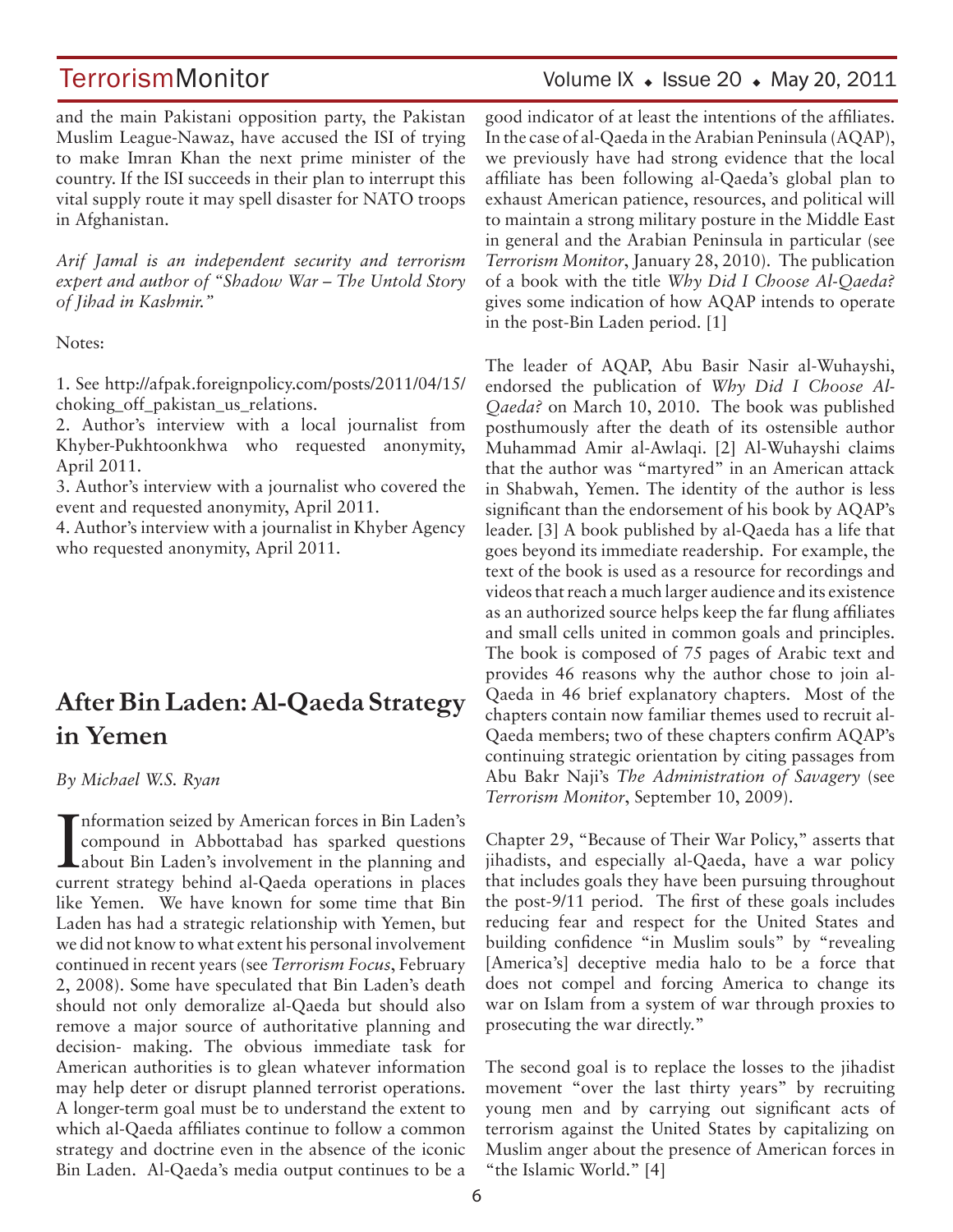These themes are by not new to anyone following al-Qaeda's rhetoric or reading its books on strategy. For those unfamiliar with al-Qaeda, the author makes a point of referring the reader of his book to Abu Bakr Naji's book, *The Administration of Savagery*. [5] Muhammad 'Amir al-Awlaqi goes on to explain that the war policy of al-Qaeda now is to force the United States to prosecute its war, not by following its own strategy, but by falling into the trap of fighting as al-Qaeda's strategy dictates. The author then challenges the reader by stating that whoever is not convinced by what he has written should examine al-Qaeda's strategy and then consider whether they are following it or not. In effect, he is saying: if you do not believe me, read Naji's strategy and see whether AQAP is following it or not. To emphasize his point, al-Awlaqi then lists the elements of the classic three stage guerrilla strategy in Naji's idiosyncratic terminology and then poses another challenge to doubters and detractors: "O you who describe the mujahideen as without a plan, have you examined carefully their method and their strategy?" The author then asserts that al-Qaeda is the vanguard of these unidentified mujahideen.

Another reference to Abu Bakr Naji is contained in a chapter with the title "Because the Method of the Mujahideen is the Promised Guidance," which would appear to tie al-Qaeda's jihadist strategy to divine guidance. To drive this point home, the author cites the Qur'anic verse: "And those who strive in Our cause We shall guide in our ways, and Allah is with the beneficent." [6] The interpretation of "striving" for al-Qaeda always includes performing jihad in the sense of combat against Christians, Jews, and those considered to be apostate Muslims. On the other hand, the author goes on to state that it is well known that the concept of jihad is wider than combat because "the mujahideen today do not confine themselves to combat." They fight with their tongues, their money, and with their personal dedication. They follow a path that combines jihad and knowledge. The guidance they receive from Allah includes their knowledge of the capacity of their enemy and their own capacity as well as their strategy. AQAP in its endorsement of this kind recruitment message is trying to associate itself with anyone who supports classic jihad involving non-Muslim invasion of traditionally Muslim lands.

Another quotation from Naji's book used in *Why Did I Choose al-Qaeda?* is his saying: "The greatest field for learning, is the field of jihad." [7] The context of the statement is the need to rebut those who argue that

### Volume IX  $\bullet$  Issue 20  $\bullet$  May 20, 2011

an individual or community is not ready for jihad in the sense of combat because they are not prepared or trained. In this chapter on divine guidance, the author claims that al-Qaeda should be the vanguard because they know the enemy. Because of their combat experience and devotion to jihad in the wider sense, they have received Allah's promised guidance. Furthermore, the organization is international and capable of successfully attacking even America. The argument continues with the rhetorical question: "For if the mujahideen in Afghanistan, Iraq, the [Arabian] Peninsula, Somalia, Palestine, and the Lands of the Islamic Maghreb were not the people of guidance, then who are the people of guidance?" Al-Qaeda is divinely guided because they have knowledge of religion, of the laws of warfare and politics, and have engaged in jihad, both in combat and in the wider sense of supporting other Muslims against the common enemy. One of the proofs of their status is that they follow their strategy, the strategy of Abu Bakr Naji and al-Qaeda's leadership.

Finally the author transitions to a long passage from Naji's book to give his readers an actual example to show them that "contemporary mujahideen are rightly guided." [8] Naji's passage presents the fabled story of Sayyid Qutb (the Egyptian ideologue executed in 1966) and Abdullah Azzam (assassinated in Pakistan in 1989) predicting the downfall of the Soviet Union. According to this story, Qutb predicted the downfall in general terms but Azzam was able to describe the downfall "and almost everything he said happened as in a movie."

In addition to demonstrating that jihadists can miraculously predict the future, the author uses the passage to remind his readers how jihadists not only defeated the Soviet Union in Afghanistan but also, as the al-Qaeda myth goes, destroyed the Soviet Union itself. The quoted passage contains Naji's assertion that the Soviet Army was the most powerful in the world, much more powerful in numbers equipment, harshness and the ability to take casualties than the United States. *Why Did I Choose Al-Qaeda?* was published before Bin Laden's death, but it is a good bet that AQAP will be using this message to argue that al-Qaeda is still the group that can defeat the United States and local tyrants even after the loss of its founder. The organization will do everything it can in the short term to take advantage of the security vacuum caused by the current turmoil in Yemen to recruit, train, and act against the interests of the United States and Saudi Arabia to prove al-Qaeda is still a threat and to draw recruits to its ranks. In the long run, AQAP probably does not have much of a